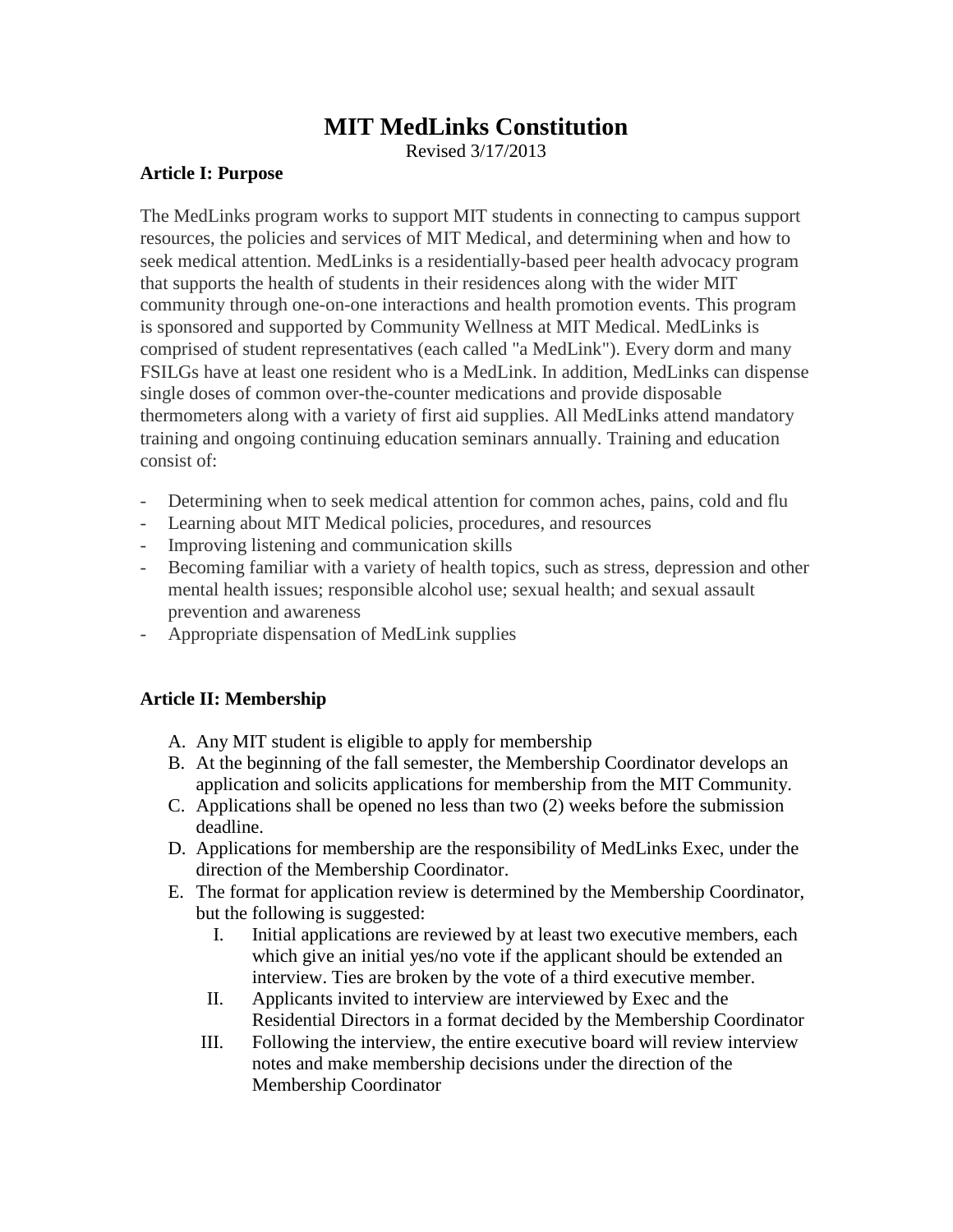- F. Offers of membership will be extended by the Membership Coordinator and prospective members shall have no less than one (1) day to respond to their invitation of membership
- G. Offers of membership are contingent on satisfactory completion of the MedLinks training retreat
- H. The membership of this organization will at all times contain at least five (5) MIT students.
- I. This organization will not discriminate on any characteristic listed in MIT's Nondiscrimination Statement for membership, officer position, or in any other aspect

## **Article III: Officers**

- A. All officers of this organization must be distinct members in good standing with the organization.
- B. This organization will have nine (9) executive officers:

## President

- i. The President shall be the official representative of the group to any other organization and to MIT.
- ii. The President shall preside over all general body meetings and executive board meetings.
- iii. The President shall determine meeting times and shall publicize these meeting times to the membership.
- iv. The President shall regularly consult with program coordinator(s) from MIT Medical.
- v. The President shall keep track of ASA deadlines and objectives.
- vi. If there is a tie in voting among Executive members, the president holds the power to break the stalemate.

## Vice President

- i. The Vice President shall assist the president with his/her duties, and perform his/her duties in his/her absence.
- ii. The Vice President shall keep track of meeting agendas and distribute meeting minutes to the executive board members and membership.
- iii. The Vice President shall oversee the Residential Director program.

#### Treasurer

i. The Treasurer shall be responsible for the finances of the group.

## Community Health Coordinator

i. The Community Health Coordinator shall organize campus-wide events each semester based on the issues affecting the student body.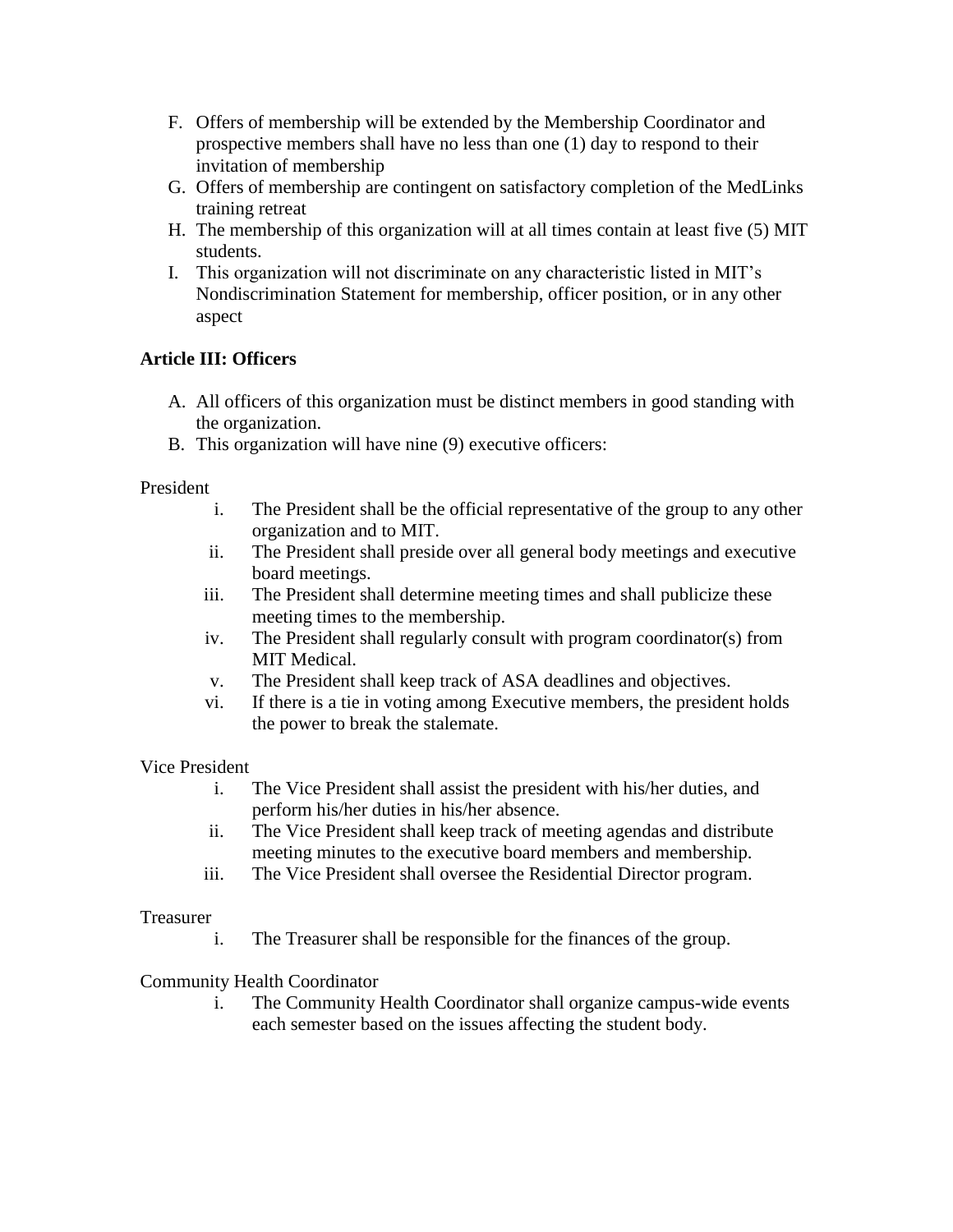Medical Operations Coordinator

- i. The Medical Operations Coordinator shall oversee the OTC kit program and ensure all kits remain fully stocked.
- ii. The Medical Operations Coordinator shall also write and distribute a MedLinks newsletter ("Links Letter") at least once a semester.

Training Coordinator

i. The Training Coordinator will be in charge of planning new member training and continuing education sessions.

Membership Coordinator

- i. The Membership Coordinator shall oversee the integration of new members, including recruitment, selection, and training.
- ii. The membership coordinator is also responsible for evaluating successful completion of the membership requirements as outlined in Article V for all members.

#### Promotional Chair

i. The Promotional Chair shall be responsible for designing and organizing publicity campaigns and events for MedLinks.

#### **Webmaster**

- i. The Webmaster shall maintain the MedLinks website.
- ii. The Webmaster shall maintain all mailing lists and Athena permissions.
- C. Officer Selection Process
	- I. Executive Board positions will be determined by the selection committee. The selection committee will include
		- i. MedLinks Program Coordinators
		- ii. Outgoing members of the Executive Board not seeking re-election
		- iii. General members not seeking election that express interest to the outgoing executive board
		- iv. MedLinks in good standing who would like to run for a position on the Executive Board must complete an application. Applicants will rank their position preferences.
- II. MedLinks Executive Board applications will be open to membership no less than two (2) weeks before due to the selection committee
- III. All applicants will be invited to an interview with the selection committee
- IV. The selection committee will determine the executive board after completing all interviews. Decisions will preferably be made by consensus, but in lieu of a consensus, officer positions will be decided by a majority vote of the selection committee.
- V. The term of office runs from the last day of classes of the Spring Semester until the last day of classes of the following year.
- VI. Removal: Officers may be removed by a unanimous vote of the remainder of the executive board.
- VII. Procedures following removal or resignation: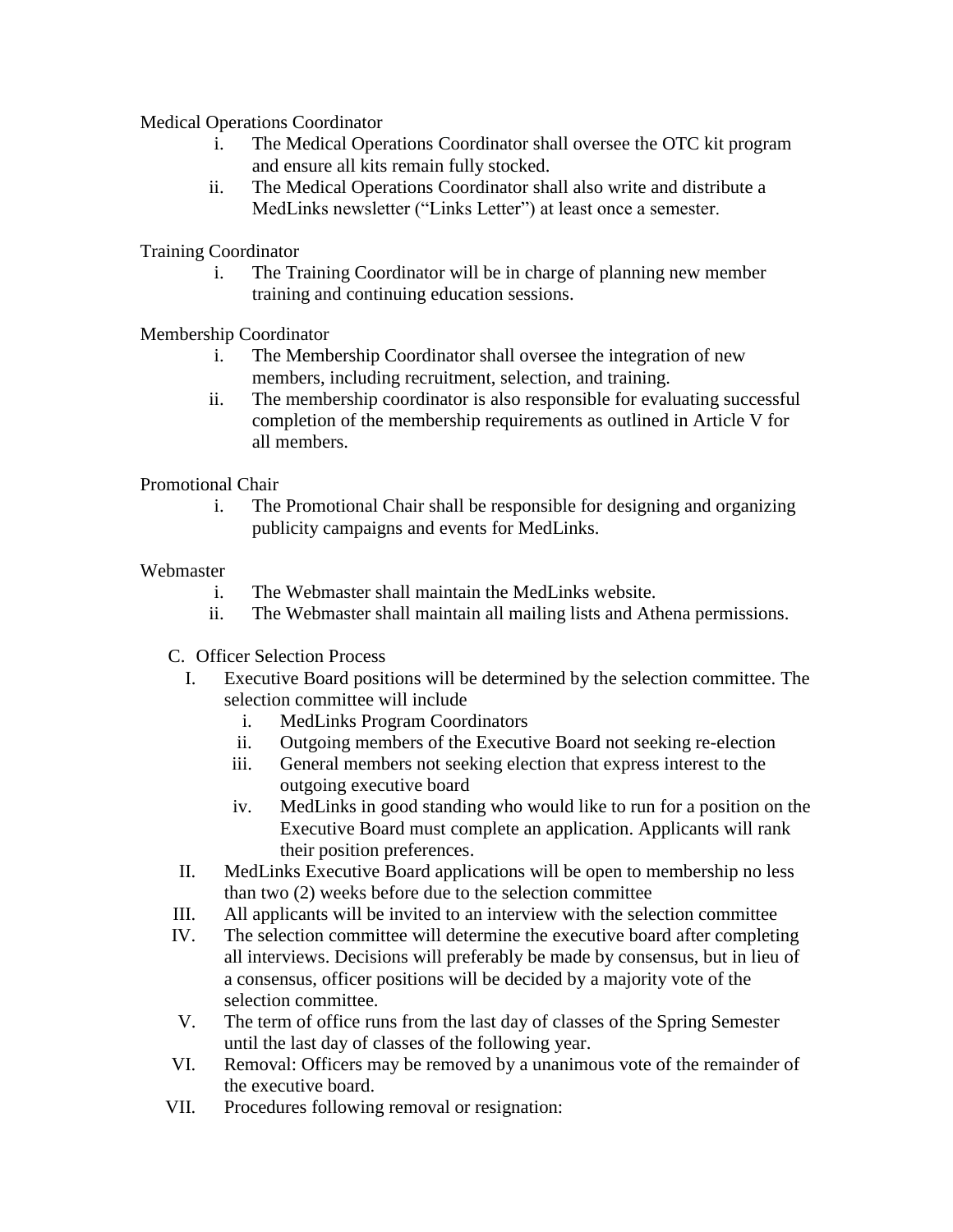- i. An ad-hoc selection committee shall be formed, consisting of at least one executive board member and the Program Coordinator, preferably including one member-at-large.
- ii. The selection committee shall solicit applications from general membership immediately and select a new executive board according in accordance with all selection criteria.
- iii. In case of an urgent circumstance where immediate selection of a new officer would severely hinder organizational operations, MedLinks Executive Officers may hold two executive positions for no more than one semester.
	- a. An urgent circumstance shall be determined by a vote of 80% of the executive board and program coordinator
	- b. The temporary term of office ends at the last day of the current semester
	- c. New executive applications are solicited immediately at the start of the following semester

# **Article IV: Meetings**

- A. At least one general body meeting shall be held per semester. Quorum at general body meetings consists of half of all active members present.
- B. Meetings shall be presided over by the President, unless he or she is absent, in which case the Vice President shall preside.
- C. Executive Board meetings shall be held weekly and will be open to all active members.
- D. Quorum at executive board meetings consists of seven (7) executive board members

# **Article V: Active Membership Criteria**

- A. To maintain active status, a MedLink must attend at least one (1) continuing education seminar per semester
- B. To maintain active status, a MedLink must attend the registration day general body meeting each semester
- C. To maintain active status, a MedLink must log at least one interaction per semester on the MedLinks website
- D. To maintain active status, a MedLink must achieve 32 points per semester
- E. Points are awarded for the following manner
	- I. Each logged interaction on the MedLinks website earns one (1) point
	- II. Attendance at the registration day meeting earns eight (8) points
	- III. Attendance at a continuing education seminar earns four (4) points
	- IV. Attending a MedLinks Executive meeting, or a living group meeting as specified by the residential director earns four (4) points
	- V. Organizing a campus-wide event earns twenty (20) points
	- VI. Organizing a living group event earns eight (8) points
	- VII. At the discretion of the membership coordinator with the rough guideline of four (4) points per hour of service